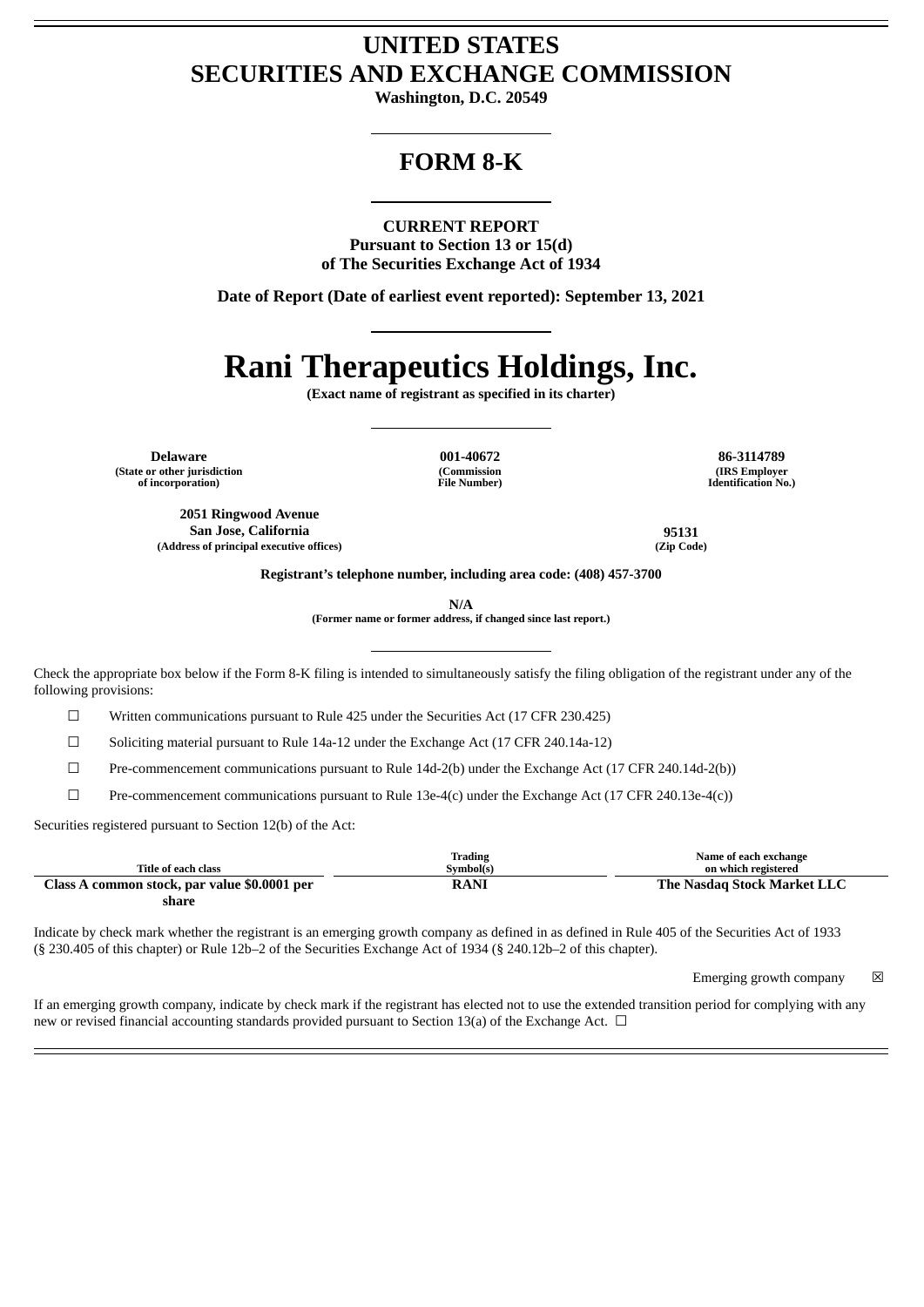### **Item 2.02 Results of Operations and Financial Condition.**

On September 13, 2021, Rani Therapeutics Holdings, Inc. (the "Company") issued a press release providing a corporate update and announcing its financial results for the quarter ended June 30, 2021. The full text of the press release is furnished as Exhibit 99.1 to this Current Report on Form 8-K and is incorporated herein by reference.

The information in this Current Report on Form 8-K (including Exhibit 99.1) shall not be deemed "filed" for purposes of Section 18 of the Securities Exchange Act of 1934, as amended (the "Exchange Act"), or otherwise subject to the liabilities of that Section, nor shall it be deemed to be incorporated by reference into any filing of the Company under the Securities Act of 1933, as amended, or the Exchange Act, except as expressly set forth by specific reference in such filing.

#### **Item 9.01 Financial Statements and Exhibits.**

#### **(d) Exhibits**

| Exhibit<br><b>Number</b> | <b>Exhibit Description</b>                     |
|--------------------------|------------------------------------------------|
| 99.1                     | <u>Press Release dated September 13, 2021.</u> |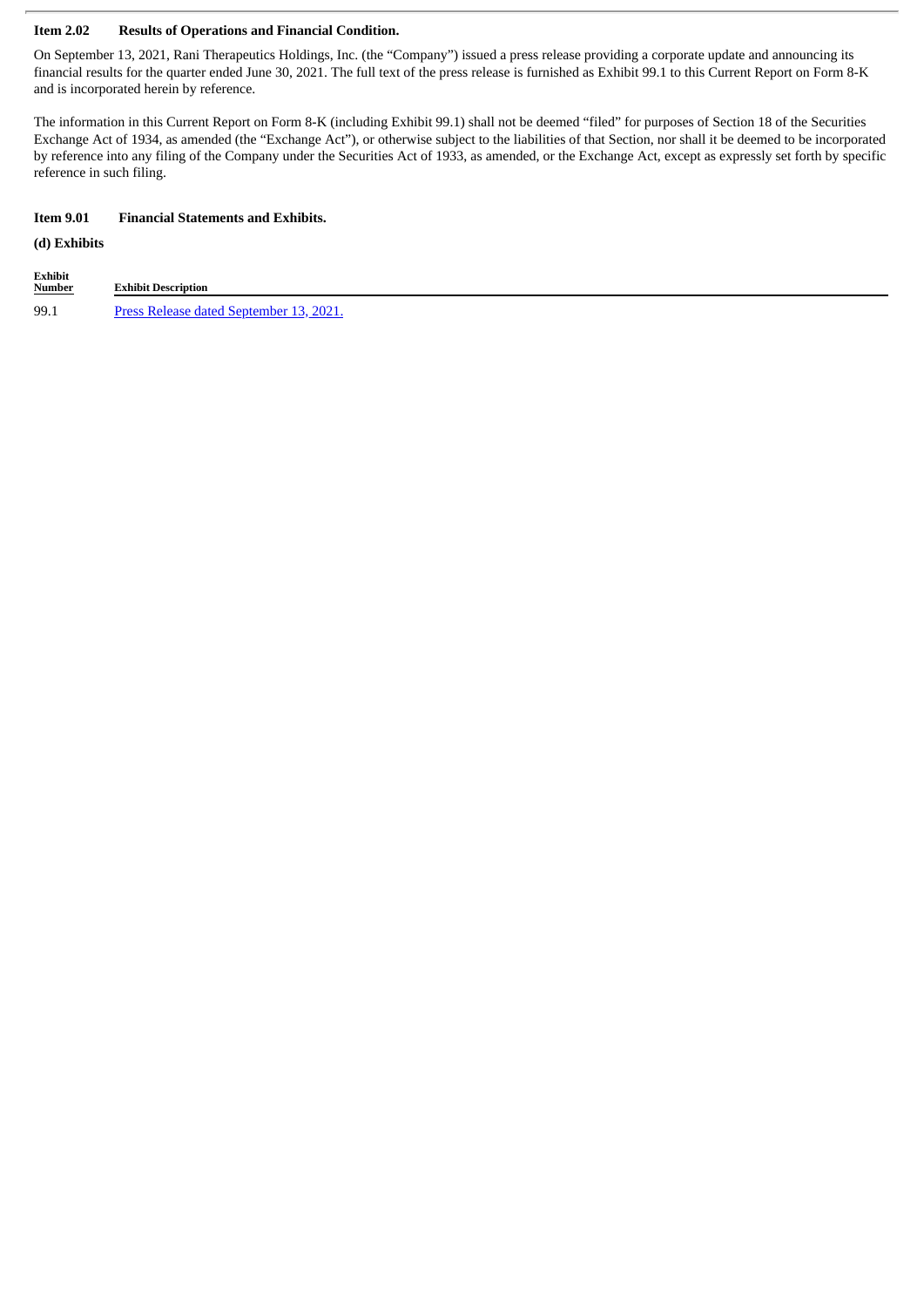**SIGNATURES**

Pursuant to the requirements of the Securities Exchange Act of 1934, the registrant has duly caused this report to be signed on its behalf by the undersigned hereunto duly authorized.

**Rani Therapeutics Holdings, Inc.**

By: /s/ Svai Sanford

Svai Sanford Chief Financial Officer

Date: September 13, 2021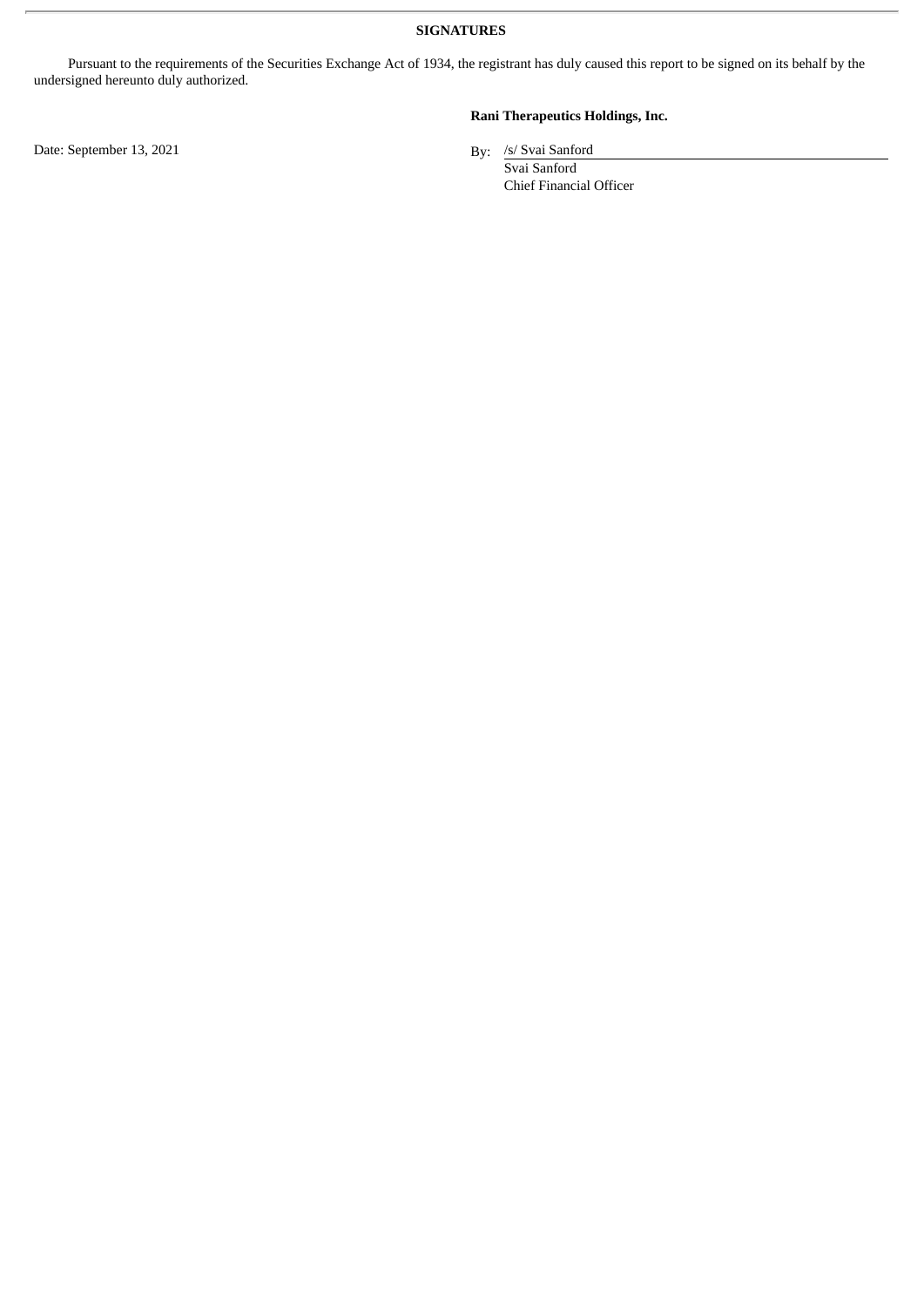

## <span id="page-3-0"></span>**Rani Therapeutics Reports Second Quarter 2021 Financial Results, Provides Corporate Update**

*- IPO in July 2021 raised \$84.3 million in gross proceeds - Talat Imran Appointed Chief Executive Officer - - Enhanced leadership team with key management and board of directors' appointments -*

**SAN JOSE, Calif., September 13, 2021**—Rani Therapeutics Holdings, Inc. ("Rani Therapeutics" or "Rani") (Nasdaq: RANI), a clinical stage biotherapeutics company focused on the oral delivery of biologics, today reported financial results for the second quarter ended June 30, 2021 and provided a corporate update.

"This is an exciting phase for Rani following a successful IPO, which puts us in position to achieve our goals, including scaling and optimizing our manufacturing process, establishing the regulatory pathway for our capsule technology, and advancing our pipeline with clinical and development milestones," said Talat Imran, Chief Executive Officer of Rani Therapeutics. "We are committed to making oral biologics a reality, and we are looking forward to creating value along the way for both patients and shareholders."

### **Second Quarter 2021 and Subsequent Highlights**

- **Rani Therapeutics completes IPO.** In July 2021, Rani Therapeutics commenced an initial public offering (IPO) of its Class A common stock and began trading on the Nasdaq Global Market under the ticker symbol "RANI." Rani issued 7,666,667 shares of its Class A common stock in the IPO, at a price to the public of \$11.00 per share, for aggregate gross proceeds of \$84.3 million, before deducting underwriting discounts and commissions and estimated offering expenses.
- **Talat Imran named Chief Executive Officer.** In June 2021, Rani announced the appointment of Talat Imran as Chief Executive Officer. Mir Imran, Rani's founder and former Chief Executive Officer, is now serving as Executive Chairman. Talat has been an integral member of Rani's executive team since 2014, most recently serving as Rani's Vice President of Strategy. Talat is a seasoned venture capitalist who has managed several healthcare-focused Silicon Valley funds, including InCube Ventures, LP, and VentureHealth. Previously, he also served as Chief Executive Officer of Venture Web Partners, a web application development firm.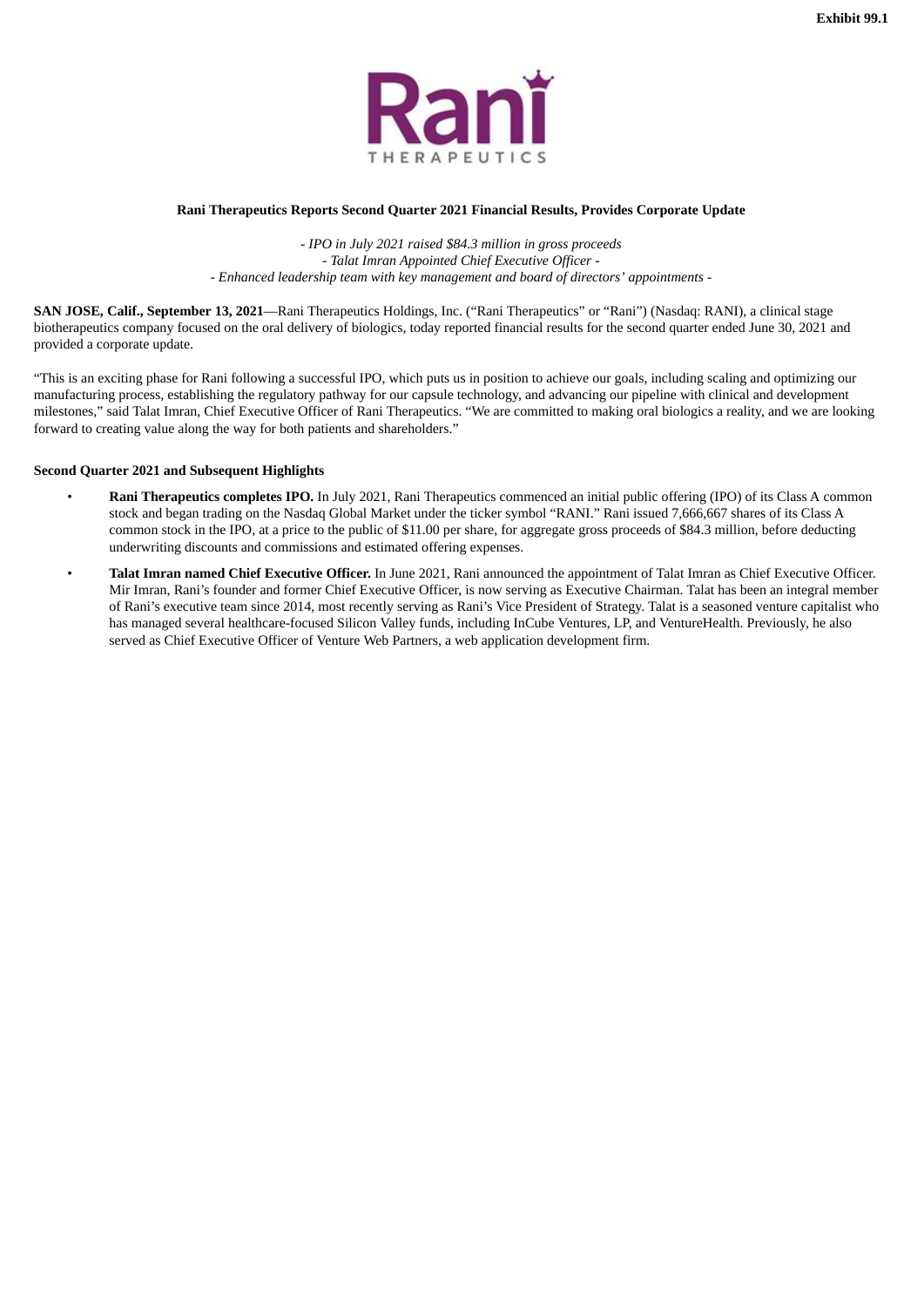- **Eric Groen appointed as General Counsel.** In September 2021, Rani announced the appointment of Eric Groen as General Counsel. Eric is a legal executive with more than 25 years of experience. Prior to Rani, Mr. Groen spent nearly 20 years at Amgen where he served in various domestic and international roles of increasing responsibility, including leading the legal teams responsible for business development transactions, operations and manufacturing, and clinical trials. Most recently, he served as regional general counsel to Amgen's commercial business in Canada, Latin America, Middle East, and Africa.
	- **Rani Expands Board of Directors.** In June 2021, Rani announced the appointments of Jean-Luc Butel and Laureen DeBuono to its Board of Directors. Mr. Butel is a recognized global healthcare advisor who has spent more than 30 years as a healthcare executive. Currently, Mr. Butel serves as a director on various boards, including for Takeda, Novo Holdings and SG Innovate, in addition to several healthcare startups around the world. Ms. DeBuono has spent a majority of her career in long-term, complex Chief Operating Officer and Chief Financial Officer roles at various healthcare and consumer-facing companies. Ms. DeBuono is currently a managing partner at FLG Partners providing advisory services including interim CEO, CFO, and board roles. Additionally, Ms. DeBuono has served on several boards of public companies, including Cadence Pharmaceuticals, VISX, and InVivo.

# **Second Quarter 2021 Financial Results**

- **Cash, cash equivalents and short-term investments** as of June 30, 2021 were \$69.3 million, compared to \$73.1 million as of December 31, 2020. Rani Therapeutics expects its cash and cash equivalents balance, including the net proceeds from its initial public offering in July 2021, to be sufficient to fund its operating expenses and capital expenditure requirements at least until the end of 2023.
- **Research and development (R&D) expenses** for the three months ended June 30, 2021 were \$3.8 million, compared to \$2.6 million for the same period in 2020. The increase was primarily attributed to salaries and related compensation costs due to the increase in headcount.
- **General and administrative expenses** for the three months ended June 30, 2021 were \$3.5 million, compared to \$0.9 million for the same period in 2020. The increase was primarily attributed to the costs incurred with preparing to operate as a public company, and salaries and related compensation costs due to the increase in headcount.
- **Net loss** for the three months ended June 30, 2021 was \$5.5 million, compared to \$2.7 million for the same period in 2020.

#### **About Rani Therapeutics**

Rani Therapeutics is a clinical stage biotherapeutics company focused on advancing technologies to enable the development of orally administered biologics. Rani has developed the RaniPill™ capsule, which is a novel, proprietary and patented platform technology, intended to replace subcutaneous injection of biologics with oral dosing. Rani has successfully conducted several preclinical and clinical studies to evaluate safety, tolerability and bioavailability using the RaniPill™ capsule.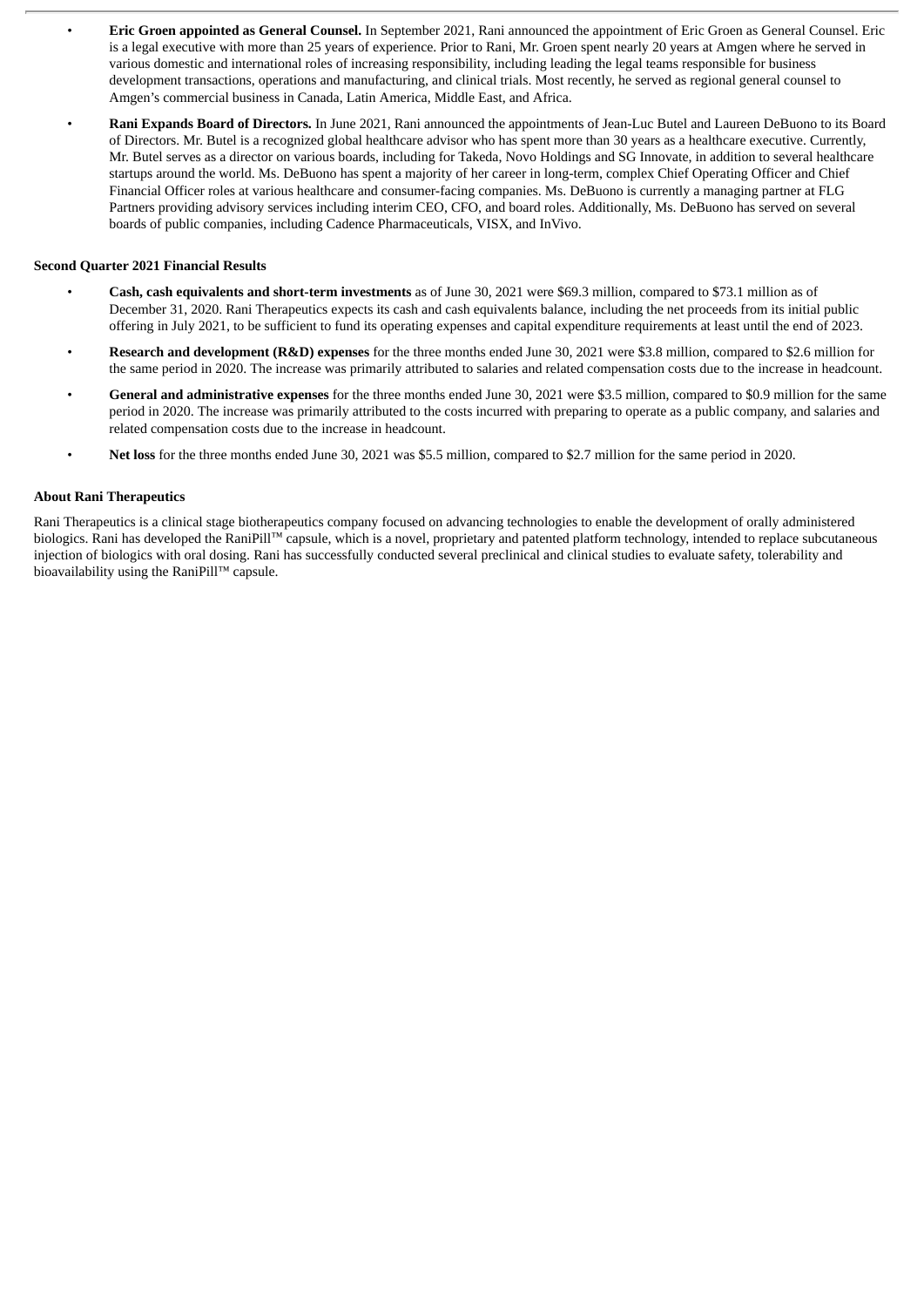#### **Forward-Looking Statements**

Certain statements set forth in this press release constitute "forward-looking" statements within the meaning of the Private Securities Litigation Reform Act of 1995, as amended. These statements include, but are not limited to, statements related to: the progress of Rani's clinical and development programs and any clinical trials; Rani's ability to successfully scale and optimize its manufacturing process; the effectiveness of Rani's capsule technology; Rani's continued growth; and the strength of Rani's balance sheet and the adequacy of cash on hand. Because such forward-looking statements are subject to risks and uncertainties, actual results may differ materially from those expressed or implied by such forward-looking statements. Forward-looking statements can be identified by terms such as "believes," "expects," "plans," "potential," "would" or similar expressions, and the negative of those terms. These forward-looking statements are based on Rani's current beliefs, expectations and involve assumptions that may never materialize or may prove to be incorrect. Actual results and the timing of events could differ materially from those anticipated in such forwardlooking statements as a result of various risks and uncertainties, which include, without limitation, risks and uncertainties related to Rani's ability to successfully develop its product candidates through current and future milestones or regulatory filings on the anticipated timeline, if at all, the therapeutic potential of Rani's product candidates, the risk that results from preclinical studies or early clinical trials may not be representative of larger clinical trials, the risk that Rani's product candidates will not be successfully developed or commercialized, risks related to Rani's dependence on thirdparties in connection with its manufacturing, clinical trials and preclinical studies, and the potential impact of COVID-19 on Rani's clinical and preclinical development timelines and results of operations. For a further list and description of the risks and uncertainties Rani faces, please refer to Rani's periodic and other filings with the Securities and Exchange Commission, which are available at www.sec.gov. Such forward-looking statements are current only as of the date they are made, and Rani assumes no obligation to update any forward-looking statements, whether as a result of new information, future events or otherwise.

# # #

**Investor Contact**

investors@ranitherapeutics.com

#### **Media Relations Contact**

media@ranitherapeutics.com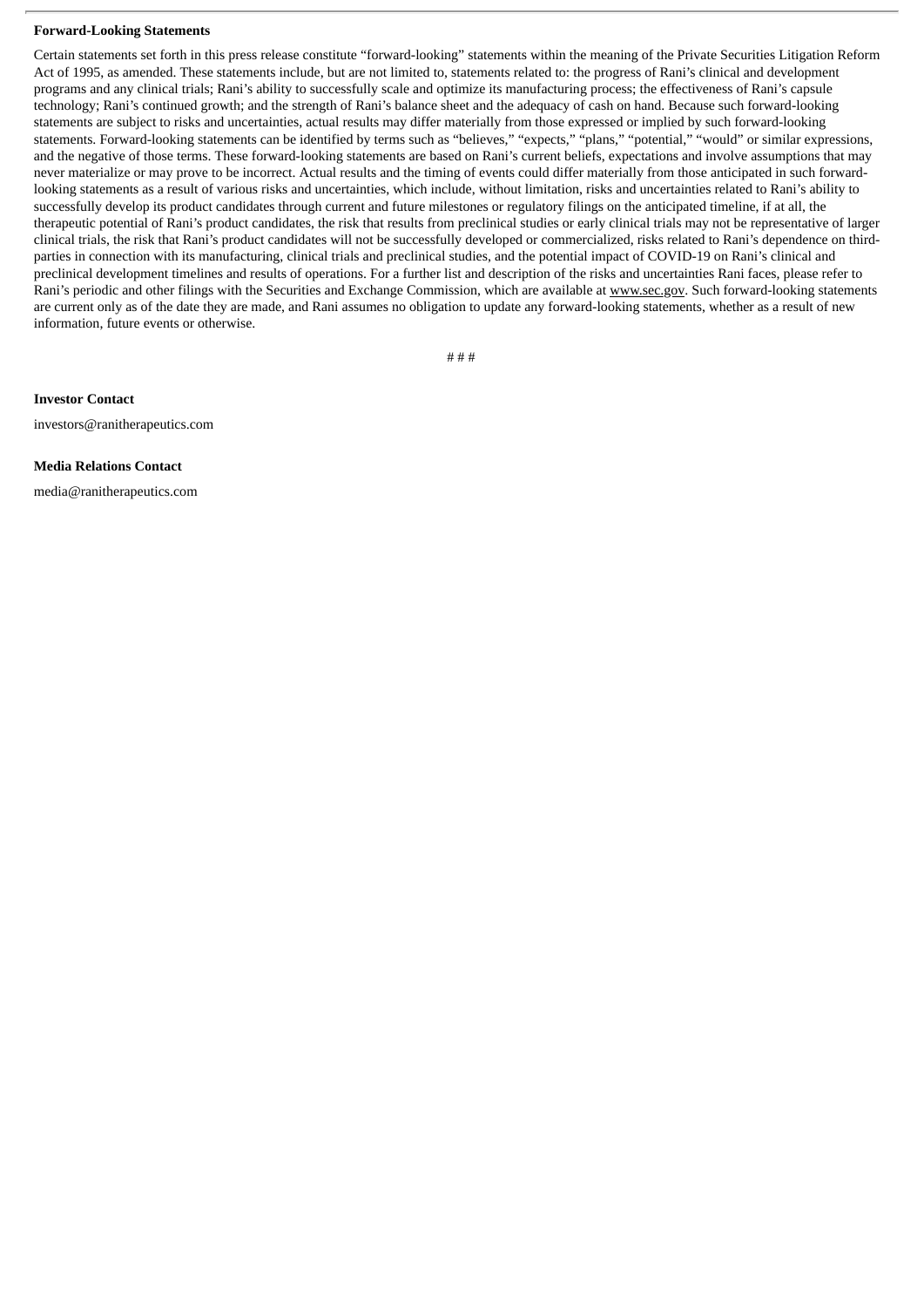### **RANI THERAPEUTICS, LLC Condensed Consolidated Balance Sheets (In thousands, except share and per share amounts)**

|                                                                                                                      |              | <b>June 30.</b><br>2021<br>(Unaudited) |    | December 31.<br>2020 |  |
|----------------------------------------------------------------------------------------------------------------------|--------------|----------------------------------------|----|----------------------|--|
| <b>Assets</b>                                                                                                        |              |                                        |    |                      |  |
| Current assets:                                                                                                      |              |                                        |    |                      |  |
| Cash and cash equivalents                                                                                            | $\mathbf{s}$ | 69,314                                 | \$ | 73,058               |  |
| Related party note receivable                                                                                        |              |                                        |    | 1.720                |  |
| Prepaid expenses                                                                                                     |              | 165                                    |    | 167                  |  |
| Total current assets                                                                                                 |              | 69,479                                 |    | 74,945               |  |
| Deferred financing costs                                                                                             |              | 3,412                                  |    |                      |  |
| Property and equipment, net                                                                                          |              | 4,430                                  |    | 4,470                |  |
| <b>Total assets</b>                                                                                                  | \$           | 77,321                                 | \$ | 79,415               |  |
| Liabilities, Convertible Preferred Units and Members' Deficit                                                        |              |                                        |    |                      |  |
| Current liabilities:                                                                                                 |              |                                        |    |                      |  |
| Accounts payable                                                                                                     | \$           | 1,667                                  | \$ | 537                  |  |
| Related party payable                                                                                                |              | 883                                    |    | 145                  |  |
| Accrued expenses                                                                                                     |              | 2,921                                  |    | 550                  |  |
| Deferred revenue                                                                                                     |              |                                        |    | 2,717                |  |
| Current portion of long-term debt                                                                                    |              | 3,884                                  |    | 1,359                |  |
| <b>Total current liabilities</b>                                                                                     |              | 9,355                                  |    | 5,308                |  |
| Preferred unit warrant liability                                                                                     |              | 606                                    |    | 320                  |  |
| Long-term debt, less current portion                                                                                 |              |                                        |    | 2,412                |  |
| <b>Total liabilities</b>                                                                                             |              | 9,961                                  |    | 8,040                |  |
| Commitments and contingencies (Note 10)                                                                              |              |                                        |    |                      |  |
| Convertible preferred units, 32,620,000 units authorized, and 27,629,804 and 26,745,528 units issued and outstanding |              |                                        |    |                      |  |
| at June 30, 2021 and December 31, 2020, respectively                                                                 |              | 191,034                                |    | 184,714              |  |
| Members' deficit:                                                                                                    |              |                                        |    |                      |  |
| Common units, 101,000,000 units authorized, and 46,896,280 and 46,890,280 units issued and outstanding at            |              |                                        |    |                      |  |
| June 30, 2021 and December 31, 2020, respectively                                                                    |              | 1.412                                  |    | 664                  |  |
| Accumulated deficit                                                                                                  |              | (125,086)                              |    | (114,003)            |  |
| Total members' deficit                                                                                               |              | (123, 674)                             |    | (113, 339)           |  |
| Total liabilities, convertible preferred units and members' deficit                                                  | \$           | 77,321                                 | \$ | 79,415               |  |